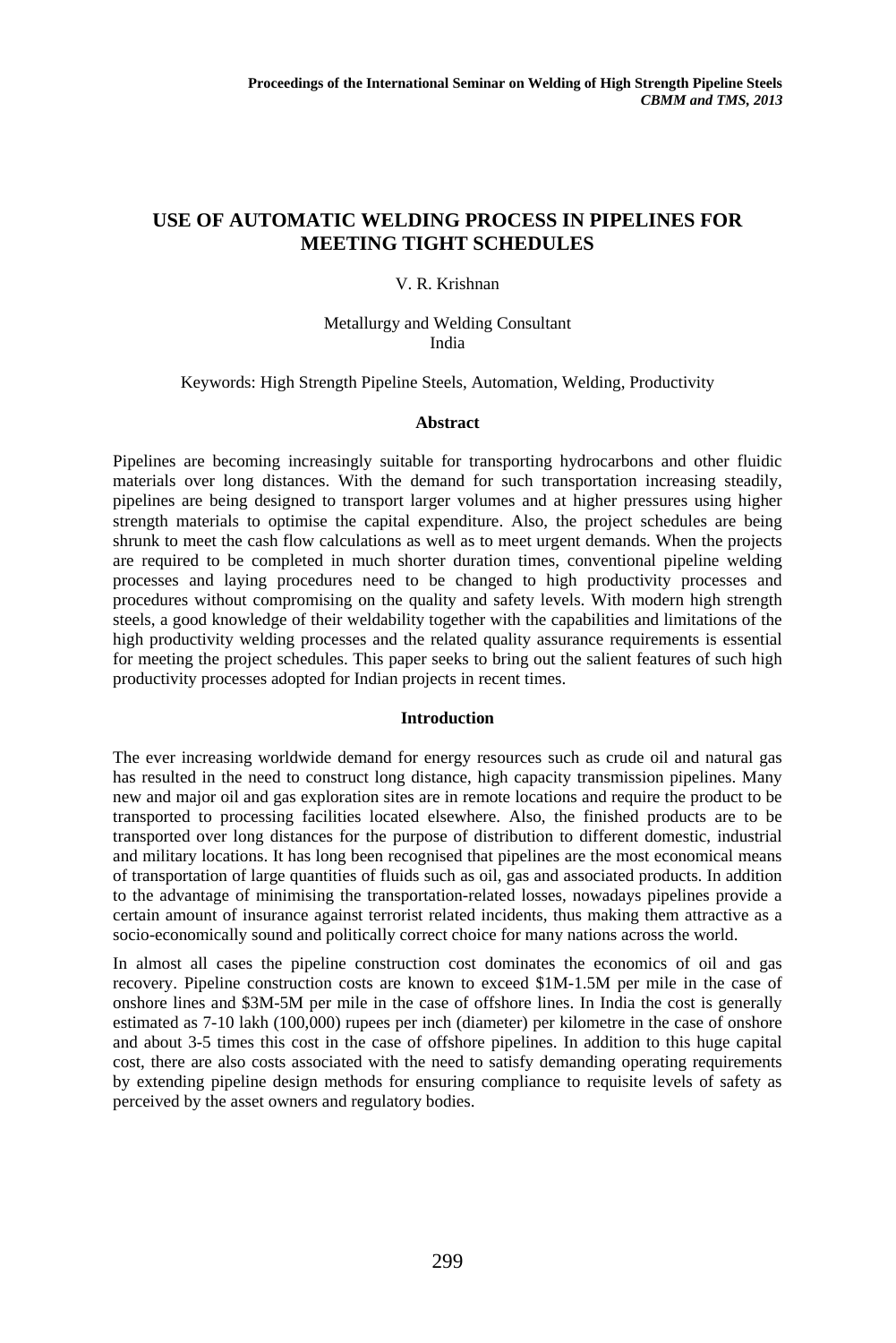For reasons of economy, it is necessary to carry out the pipeline installation within the shortest possible time period. Therefore, it is advisable to ensure that the material and the product dimensions do not create any problem at any time during the construction and operation phases. For achieving satisfactory economic returns on the investment, operators are focusing attention on the use of increased material strength (pipe grade) that allows higher operating pressures and smaller pipe thicknesses, thus reducing the total steel tonnage, transportation costs and the volume of weld metal needed during pipe installation. While it is recognized that, in order to derive maximum benefit from a pipeline project it is essential to understand the various issues, such as the route selection, material selection, design, fabrication, field welding, inspection, pipe laying scheduling, safety procedures, operation, etc., attention also needs to be paid to minimising the total time required for pipe laying, of which the joint welding of individual pipe and pipe sections represents one of the major time consuming activities.

This paper aims to share some of the experience gained in pipeline construction in India.

# **Factors Affecting Productivity**

# **Materials**

A number of specification modifications have been made in the past, by various pipeline specifiers to continuously improve strength, weldability, resistance to sour gases and fracture resistance. Almost all of them are aimed at improving the economy of construction or at improving the levels of quality and reliability, recognising the necessity to minimise rework, which greatly affects productivity.

It was generally accepted that a decrease in the carbon levels of steels would greatly contribute to an increase in the pipeline steels weldability and toughness, both of which would help in decreasing the rework incidences during the construction as well as during operation phases. Lowering the carbon necessitated the use of some other mechanism for increasing the steels' strength levels. This was achieved by the introduction and use of controlled rolling processes and subsequently by the extensive use of micro-alloying elements in conjunction with the controlled rolling. Of course, the same effect was also achieved with quenching and tempering. The range of compositional types and steel processing routes for pipeline steels continues to expand with the aims of improving strength, toughness and weldability.

Increased demands for higher strengths, greater wall thicknesses, tougher pipes with excellent weldability under severe field welding conditions, etc. have further widened the range of available steel types, such as ultra-low carbon, controlled rolled, bainitic steels produced through the on-line accelerated cooling route. This combination of alloy type and process route is covered extensively in this paper. Today we have a number of steels meeting the API X70 and X80 requirements with Carbon less than 0.1%, and strengthened with additions of alloying elements such as Mn, Ni, B, Ti, V, Nb, etc.

Steel making and pipe manufacturing developments during the 1970s and 1980s resulted in the progressive evolution of API 5L Grade X65 to X70 and X80. In India, due to reasons of limitations of widespread capability for pipe production and field laying expertise, the use was generally limited up to X70, though a few projects for non-sour service are now executed with X80. In other parts of the world, viz. North America, Europe and China, Grade X80 pipelines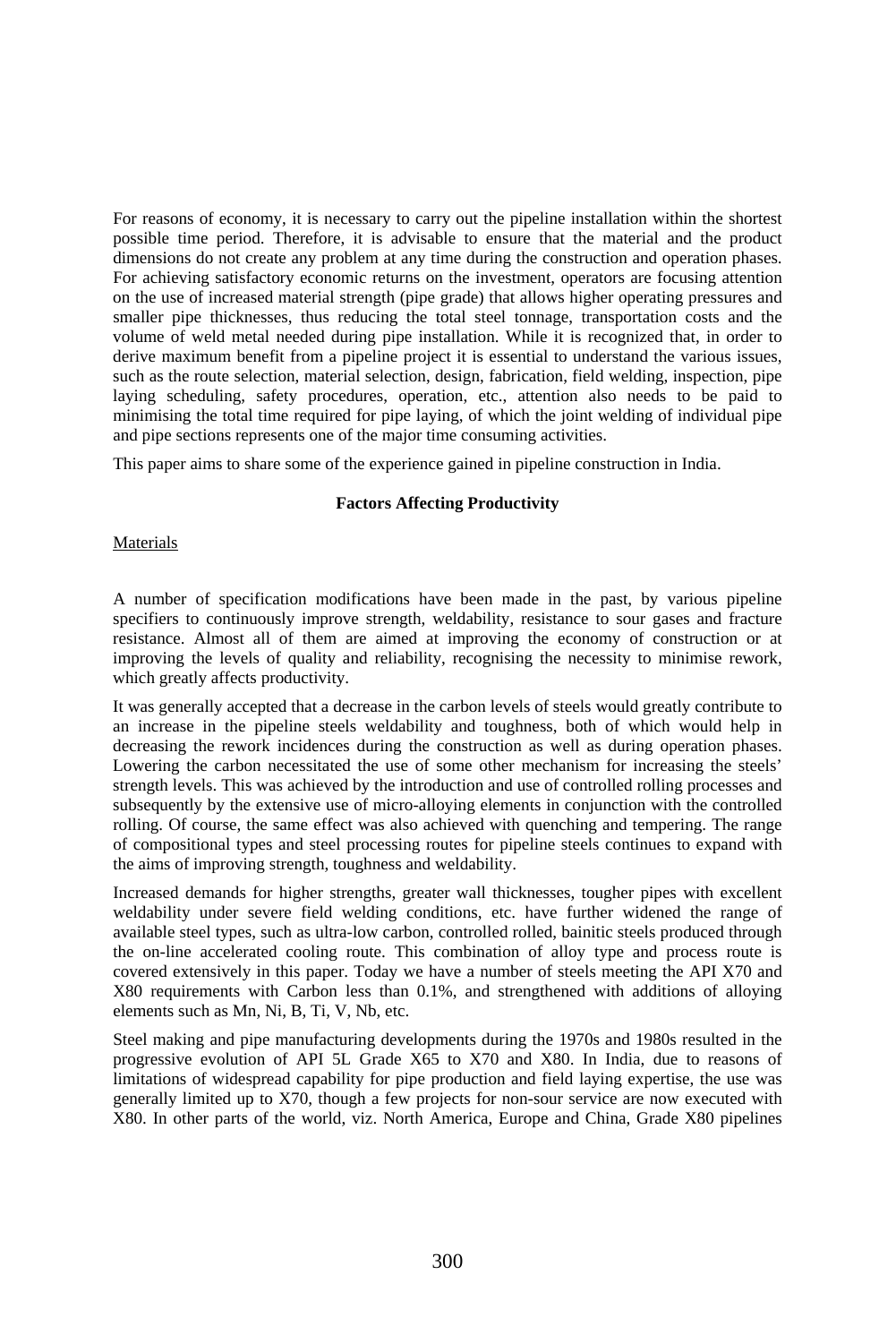have gained general acceptance. The economic benefits of further increases in strength have led to a focused attention on the next step increase to Grade X100 and even X120. A few of the major operators have recently announced joint ventures to build a major pipeline using Grade X100 pipe.

Whenever pipelines are to be used for sour service, they are required to possess adequate resistance to hydrogen sulphide. Since more and more wells in offshore fields are tending to turn sour at the later stages of their productive life, due to the action of sulphate reducing bacteria, most extraction pipelines may have to meet sour service requirements.

A sour service pipeline is required to possess excellent resistance to hydrogen induced cracking (HIC) and sulphide stress corrosion cracking (SSCC). To a large extent these requirements can be achieved by controlling the hardness of the material and by modifying the inclusion content and its morphology. Hardness control without affecting the strength is achieved by controlling the elements that contribute to the hardenability with simultaneous additions of microalloying elements such as Nb, Ti, B, etc.

The principal inclusion that contributes to HIC susceptibility is manganese sulphide, and hence the steels are required to have Manganese and Sulphur restricted to 1.4% and 0.003% max., respectively, in any steels designed for HIC resistance. For ensuring resistance to SSCC, the hardness and the strength of the steel are to be controlled. The generally accepted norm is to limit the specified minimum strength of the steel to 60,000 psi without post weld heat treatment (PWHT) and to 70,000 psi when PWHT is employed. In all such services, both the steel composition and the welding procedures are required to be designed suitably to meet the specification requirements.

Whenever higher productivities are aimed at, it should be recognised that the welding procedure utilises high heat inputs with associated PWHT (that again consumes time, thus decreasing the productivity) or uses high speeds of welding with minimum weld metal with the associated higher rates of cooling. In the case of pipeline welding, the possibility of post weld heat treatment should be ruled out, as it is almost impractical to carry out PWHT in any pipe laying operation. Therefore, in the case of the pipeline welding, the choice automatically falls on the high speed processes which utilise narrow gap edge preparations that decrease the amount of weld metal to be deposited and thus decrease the arcing time, with the associated low heat inputs and faster cooling rates. In order to accommodate the faster cooling rates, the steel used for the pipe should be capable of developing low hardness in the heat affected zones and hence the earlier discussed low carbon steels with micro alloying additions naturally become the preferred choice.

# Welding of Linepipes and Pipe Lines

With the ever shrinking schedules of pipeline projects, it is imperative that the linepipe manufacturers adopt high productivity shop floor procedures and welding/quality assurance practices. Most of the linepipe manufacturing units use Gas Metal Arc Welding (GMAW) and Submerged Arc Welding (SAW) processes for the root welding and filler passes, respectively, for achieving high productivity in order to match the agreed and shrinking supply schedules. Both SAW and GMAW, used for the bulk of the shop welding joints, involve high heat inputs (slower cooling rates) and hence concerns related to the hardness control, etc. that are usually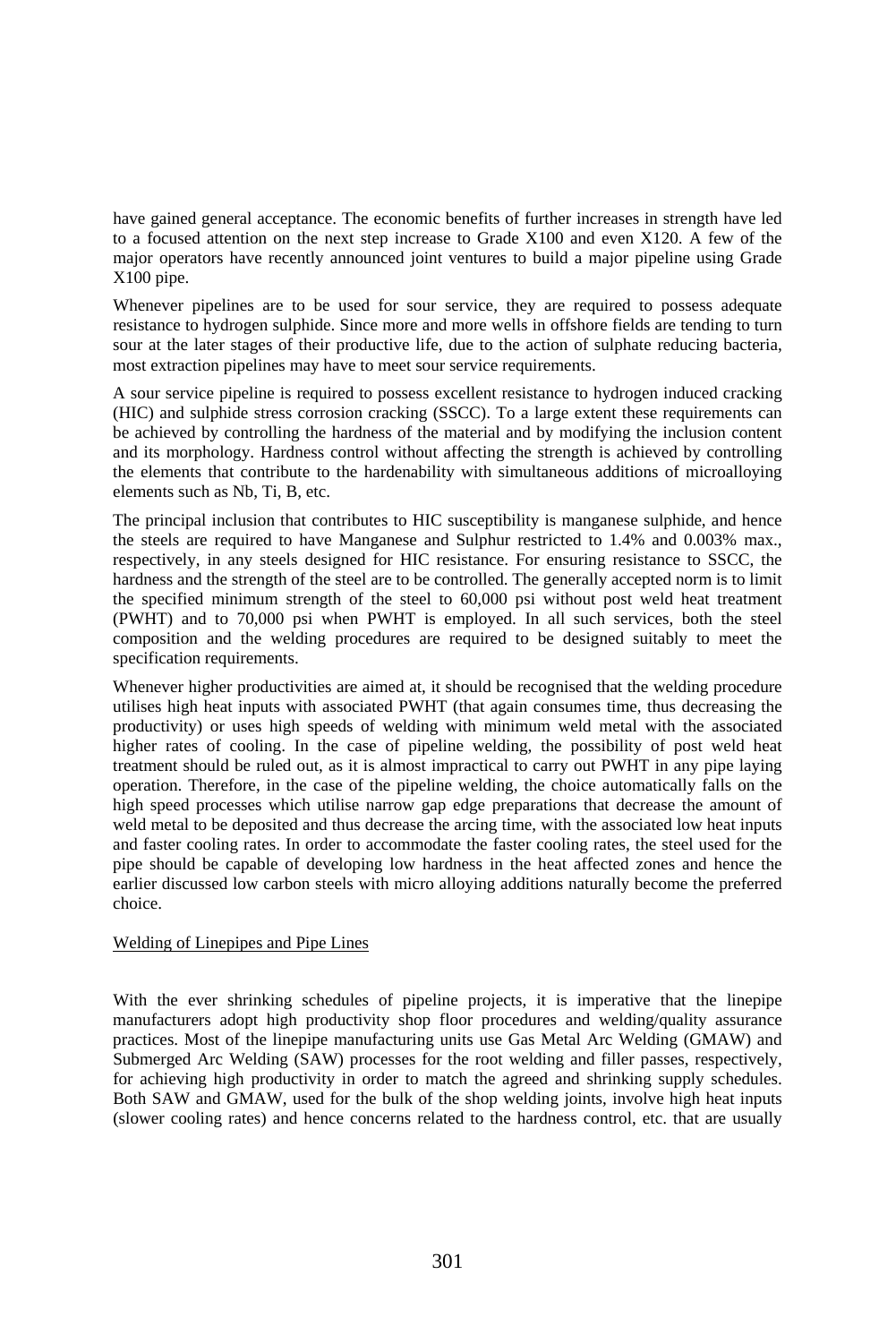associated with higher strength steel grades, are generally not an issue. But, when Thermo Mechanically Controlled Process (TMCP) plates are welded with such processes, retention of properties in the Heat Affected Zones (HAZ) of the weldments needs to be specifically ensured through process control.

However, the same combination of welding processes used for production cannot be used for pipe laying. In the earlier days, most of the welding was carried out by the Shielded Metal Arc Welding Process (SMAW) and ingenious ways were adopted to increase the productivity in the field. The most important was to adopt a gang concept in which separate groups of welders with the specific skill sets required for individual passes were used for the root pass welding, hot pass welding and filler pass welding. In this method the speed with which the root pass was completed would decide the pipe laying speed. To achieve high root pass welding speeds with proper root penetration and fusion, normally cellulosic electrodes were utilised using the stringer bead technique in the vertical down position. As the root welders move on to the next pipe joint, the hot pass gang takes over without losing much time in order to obtain a crack free weld metal, followed by the gang of filler pass welders who complete the filler and later the cap passes, in order to ensure freedom from hydrogen cracking. The presence of large quantities of hydrogen in the weld metal originating from the cellulosic electrode makes it necessary to produce steels with very low carbon equivalent to prevent problems due to diffusible hydrogen in the weld and HAZ. High productivity can be achieved only if defect free root and filler passes are ensured and hence the entire emphasis used to be on the root pass with welders trained to achieve specific quality levels. For the purpose of rendering the root pass highly ductile and resistant to cracking under the solidification and restraint stresses in a thin solidifying root bead created by the stringer bead technique, it is advisable to use an under-matching weld metal for the root weld and hence almost always cellulosic electrodes of classification E6010 need be used for the root pass of pipes of all strengths.

This technique is very easily employable for steel pipes up to API X65 grade. But, such an approach with cellulosic electrodes tends to pose problems when the strength levels increase to X70 grade and beyond, since the presence of copious amounts of hydrogen necessitates adoption of fairly high preheats, of the order of  $150 - 175$  °C, which is rather difficult to implement under field conditions due to the increase in hardship faced by the welders, especially under hot ambient temperature conditions. Under these conditions, it becomes necessary to use a low hydrogen electrode, which is usually suitable only for vertical up welding with a corresponding lower productivity. Though some manufacturers have formulated low hydrogen vertical down SMAW electrodes, they have not been widely accepted in the pipe laying industry due to various reasons.

The popularity of the SMAW process for the pipe welding applications across the world was due to the simplicity of its operation and the continuous availability of trained welders to cater to the gang concept. The various attributes of the SMAW process that contributed to its popularity include:

- 1. The constant current welding equipment with the single weld control is simple to operate and inexpensive to purchase. The equipment is typically durable and simple to repair.
- 2. The SMAW electrodes provide a fast freeze weld slag that can assist in the control of the weld.
- 3. The SMAW electrodes provide low current density resulting in fast freeze weld solidification; this is an important benefit for all-position welding.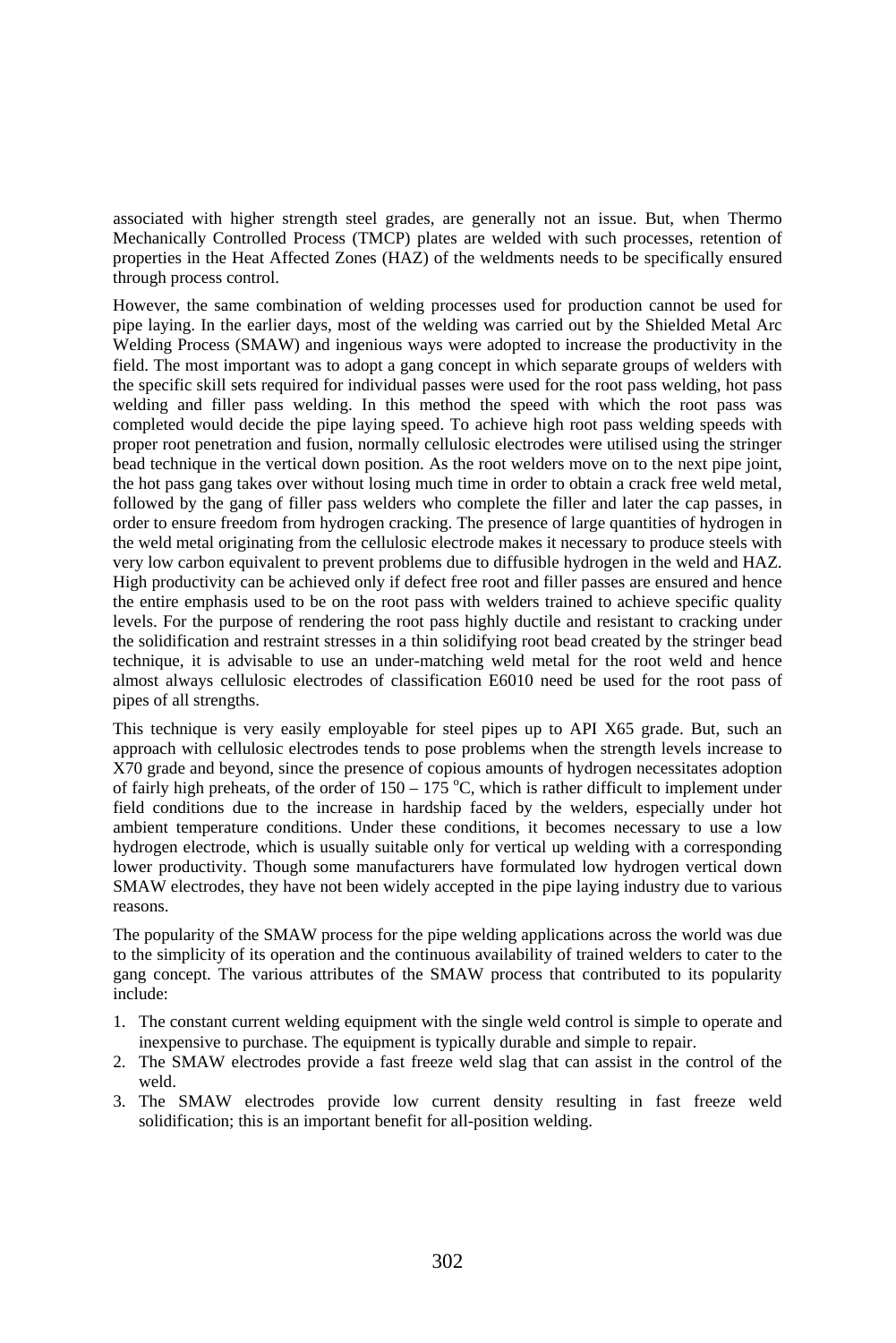- 4. In contrast to the alternative welding processes, the SMAW weld process requires minimum "welding process expertise."
- 5. Electrode manufacturers can formulate the SMAW electrode flux to meet specific chemistry and mechanical property requirements.
- 6. The low weld deposition rates achieved with SMAW can be actually beneficial for "manual" pipe welding. The low weld deposition rate requires the welder to travel at a low manageable weld travel rate. The slower the welder travels the more time is available for the welder to manipulate the weld pool, to properly control the fast freezing and shallow penetration of the weld metal into the pipe bevel.

If the benefits of available welding process technologies are evaluated objectively, ignoring the occasional biased sales advice, then one can arrive at the following conclusions for field pipeline welding applications:

Many variables can affect the field pipe root dimensions. If the skilled labour force is available, the vertical down SMAW process has always been, and still today is, considered the practical choice for many root pass welds performed both in the field and in the spool fabrication pipe shops. The SMAW process used for the pipe root is still the best choice if the pipe root gap or pipe dimensions vary. For thin wall pipe, spool fabrication or for applications where the pipe diameter is less than 15 cm, it is often more logical to use the SMAW process if the skilled labour is available, or even the Gas Tungsten Arc Welding (GTAW) process, rather than to utilise the pulsed GTAW or Surface Tension Transfer (STT) processes for lower strength grades of steel.

As the cellulosic SMAW root pass is typically not thick, it can also be utilised to support the use of the higher energy, high productivity flux-cored welding process, which needs a support at the bottom to neutralise its excessive penetration. By the same logic, SMAW welding can be used to provide one or two passes at the root to support the SAW process in thick wall plate welding applications.

But, for the higher strength steels, it is always advisable to use a process that minimises or eliminates the presence of hydrogen in the weld region. Since low hydrogen electrodes are associated with low productivity due to the need to use interpass grinding for slag removal and the necessity to use vertical up welding techniques, they are not preferred for high productivity pipe laying operations. Fortunately, today the weld decision-makers can select from a wide variety of high productivity welding processes, equipment and welding consumables for producing pipe welds.

# Mechanised Pipe Welding

Over the last 50 years, mechanised pipe welding has been developed and improved so that welds can be made with consistent high quality and high productivity, and systems are available from several pipeline equipment contractors. A typical layout of the automatic field welding unit is shown in Figure 1, below. The sequence of developments in the automatic welding sector is also summarised below.

In the 1960s, CRC Crose (now CRC Evans) developed mechanised gas metal arc welding (GMAW), initially with a 40 degree-included angle weld preparation and stringer beads, and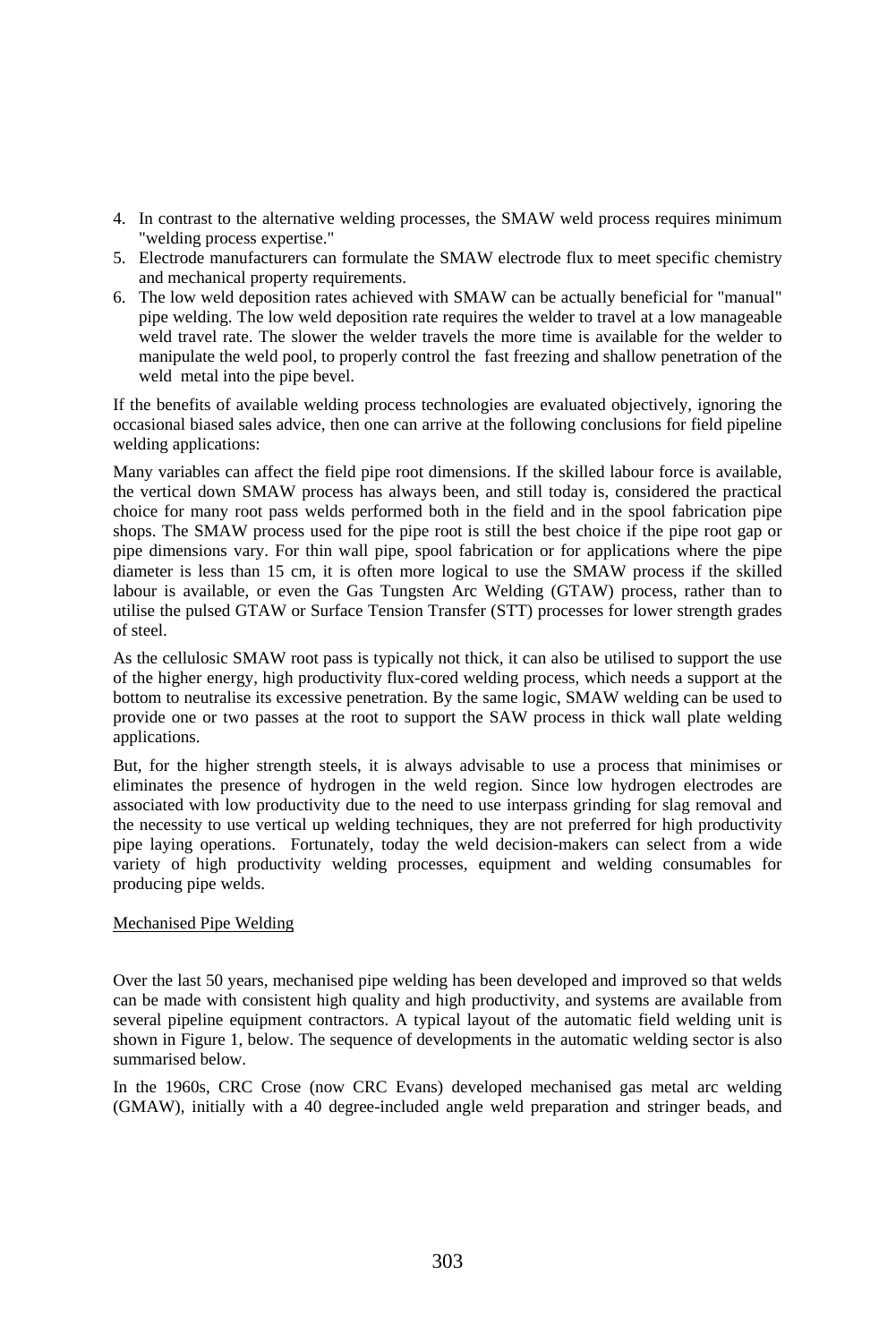subsequently with a narrow groove weld preparation with torch weaving to achieve side-wall penetration. The welding head (bug) travelled on a simple track clamped on to the pipe, and the welds were made with two bugs on either side of the pipe, travelling downwards from the 12 o'clock position to the 6 o'clock position. During the past 50 years, mechanised pipe welding has been further developed and improved so that welds can be made with consistent high quality and high productivity, and these systems are available from several pipeline equipment manufacturers.



Figure 1. Typical field welding station for automatic welding.

# **Root Pass Welding Automation Development**

- 1970s Internal welding machine (IWM) with three, four or five welding torches operating simultaneously was successfully developed.
- 1980s External root welding with internal copper backing ring was introduced.
- 1990s Root welding without backing, using controlled dip transfer GMAW was introduced.

In the case of small diameter pipe joints and tie-ins (closing welds) in larger diameter lines, the use of internal welding systems is impossible and hence only the single-sided, external approach must be adopted. The introduction of modern power sources with control of metal transfer has made the external welding without copper backing possible. For example, the Lincoln surface tension transfer process (STT) can be used with a root gap to achieve high-quality root runs. The STT process operates by detecting both the short circuit and the incipient rupture of the liquid metal ridge at the short circuit, and adjusting the welding current so that stable transfer is achieved at low-heat input and with little or no spatter. Several other controlled-deposition processes have been shown to have capability for one-sided root welding, including Fronius' CMT (Cold Metal Transfer) and Kemppi's FastROOT.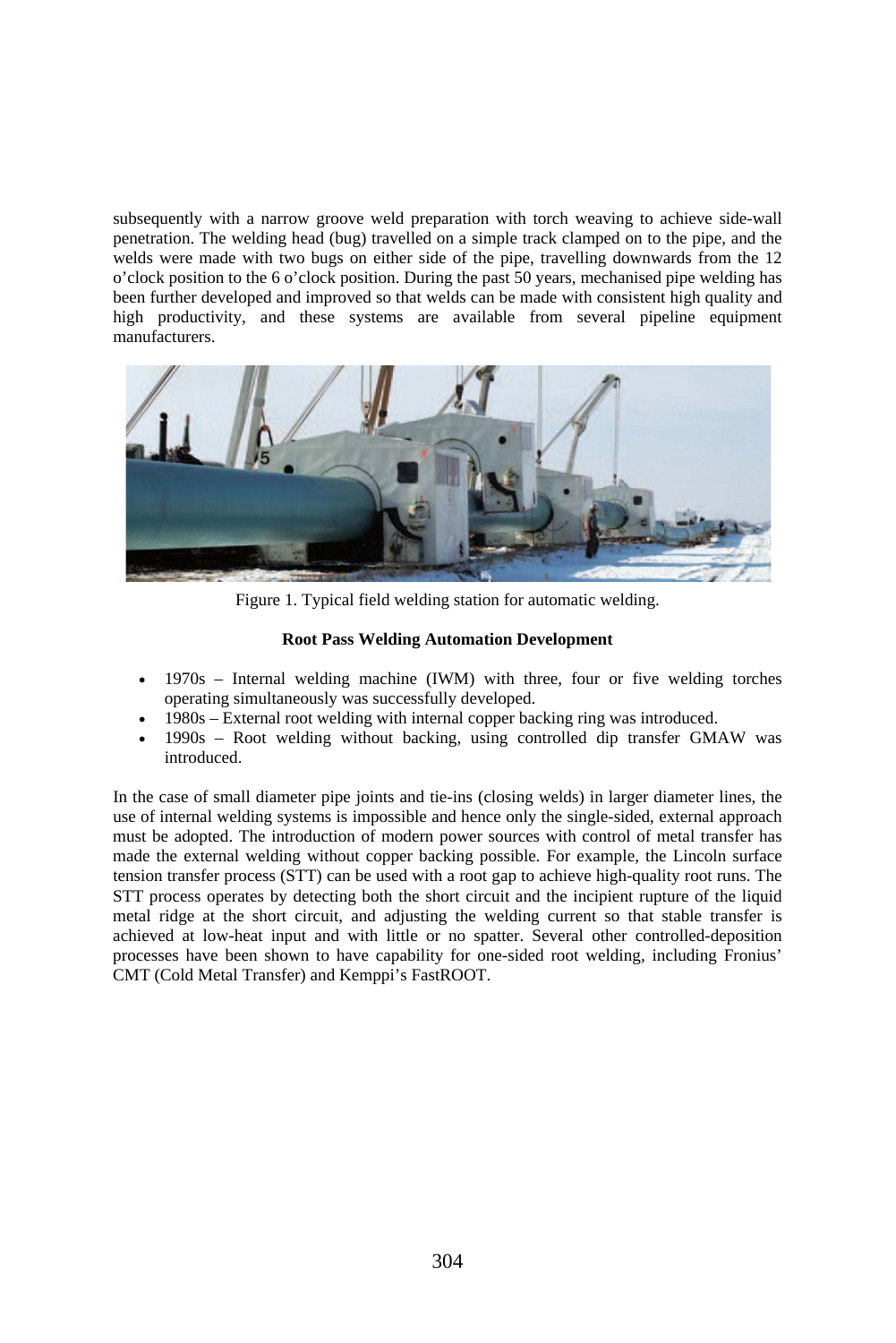# **Filler Pass Automation Developments**

- 1960s -- Introduction of Narrow Groove welding and a single torch bug
- $1990s$  -- Introduction of Dual-Torch welding two single wire torches on one welding bug
- $2000 -$  Introduction of Tandem welding two wires in one welding torch
- 2004 -- Introduction of Dual-Torch Tandem welding (CAPS system)
- 2007 -- Introduction of Automated Control of Torch Position Computerised Data Acquisition.

These developments use solid-wire GMAW, usually with  $CO<sub>2</sub>$  or Argon/CO<sub>2</sub> gas mixtures. Flux-cored wires have also been used with mechanised welding bugs, welding upwards, and using an API 60 degree bevel weld preparation, rather than the narrow-groove alternative. The efficiency of filler and cap processes determines the number of fill stations required. This takes on increasing significance as the pipe wall thickness and diameter increase.

The original CRC-Crose GMAW mechanised welding systems utilised a single torch and wire feed. Serimer Dasa (now Serimax) introduced a welding system with two welding torches on one welding bug (dual-torch system), which has been used extensively onshore and offshore. The introduction of the Tandem GMAW process by Cranfield Institute of Technology provided further possibilities for increasing pipe welding productivity. Tandem GMAW, Figure 2, uses a single torch with two contact tips to feed two wires into a single weld pool, enabling high welding speeds of up to 1m (40 inches) per minute. Two tandem torches can also be used on one welding bug, to further reduce the welding time, Figure 3.



Figure 2. Tandem welding torch.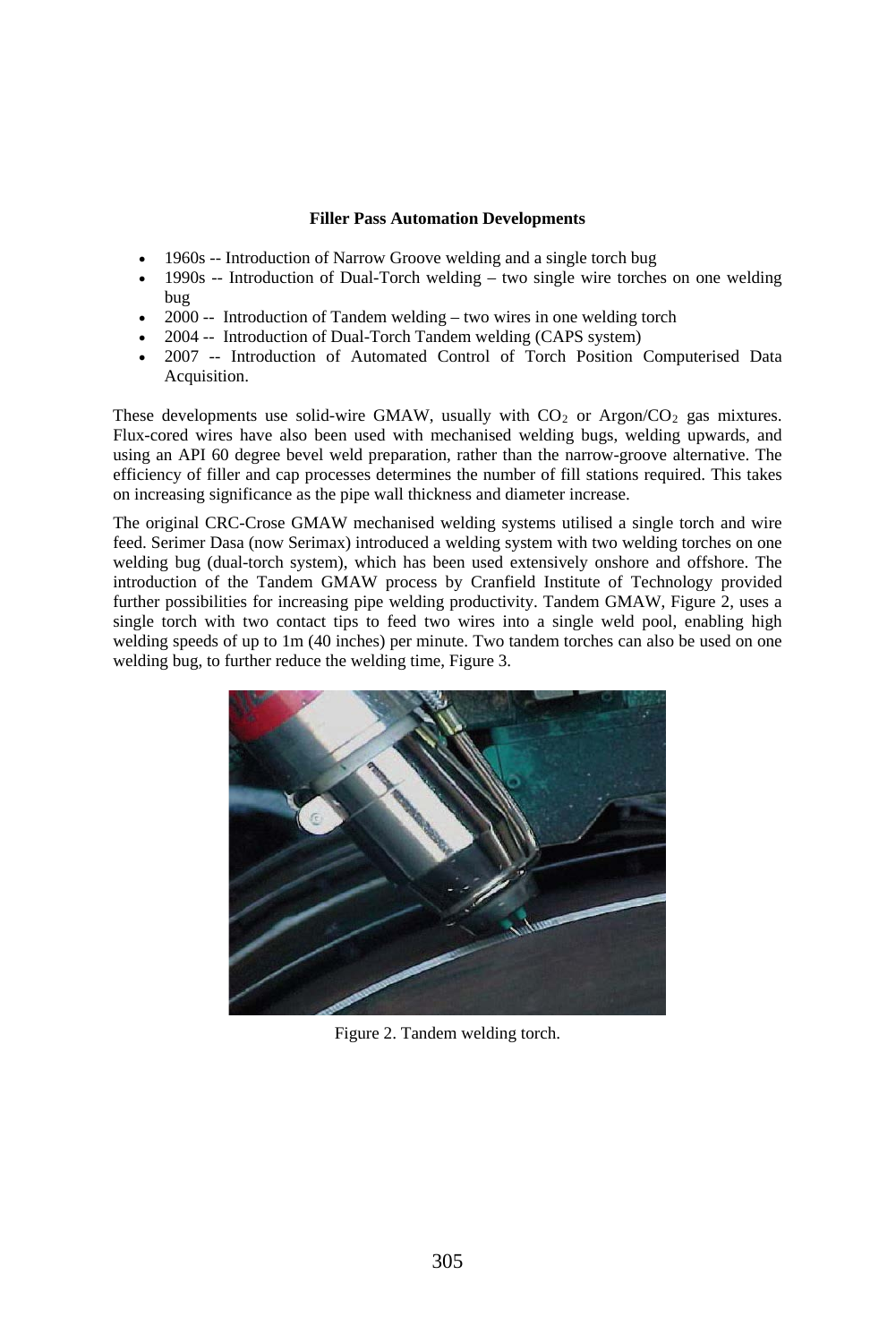

Figure 3. Tandem welding head.

A major feature of the process developments mentioned above is that they all evolved from existing technology. Welds made by the four different process variants (single-wire, dual-torch, tandem and dual-tandem) all have similar macrostructures, and hence conventional radiography and automated ultrasonic testing can be used for defect detection.

Some of the choices available today for high productivity in welding operations include:

- 1. Traditional MIG equipment using short circuit, globular or low current spray transfer for vertical down root and hot pass welds.
- 2. Surface Tension Transfer Process power sources, from Lincoln Electric (similar to a low pulsed setting) which, in contrast to short circuit, provides an improvement in the weld fluidity attained that is effective for welding the root passes with very good results.
- 3. Traditional short circuit pulsed or STT with metal-cored wires with better pulsing controls on metal transfer.
- 4. Pulsed MIG Process with MIG solid wires used for vertical up as well as vertical down welds.
- 5. A pulsed unit using AC/constant current, using MIG solid or metal cored wires.
- 6. Traditional MIG spray transfer systems with regular MIG solid or metal-cored wires for rotated pipe fill passes.
- 7. All position, gas shielded flux-cored wires for fill passes, typically made in the overhead and vertical up positions.
- 8. All position gas shielded flux cored wires designed for vertical down welds.
- 9. Gas Tungsten Arc Welding (GTAW) or the Plasma Arc Welding (PAW) systems mounted on orbital welding units.
- 10. Twin MIG welding head for metal cored wires, Figure 2.
- 11. The Miller RMD a short circuit mode which uses less current for a given wire feed rate.
- 12. The Fronius CMT process, another modified short circuit mode GMAW unit.

When appropriate welding process expertise is available, all the above mentioned welding processes and consumables can be adapted to pipe welding operation for increasing productivity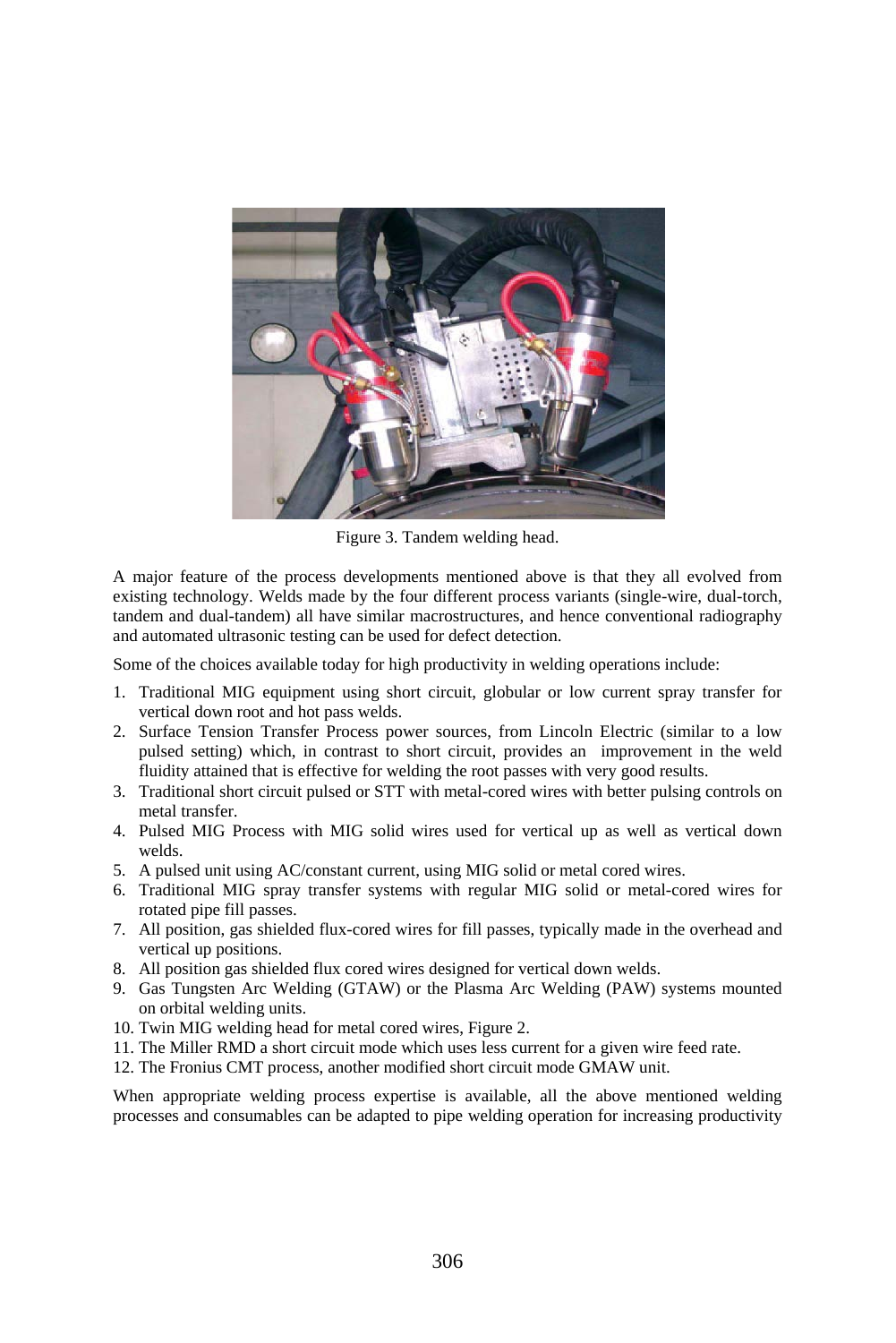with minimized training period, as these are relatively simple to operate. The main challenge for many weld decision makers is to see through the sales biased information being disseminated, on some welding processes and products, that can often adversely influence a decision making process.

### **Automatic Gas Metal Arc Welding**

The development of fully automatic welding which takes away the dependence on manual welders was always a dream of the pipeline welding industry, which was realised in the late 80s. Several systems reached maturity with the introduction of advanced controls for the chaises movement, seam tracking, wire feed rate control, pulsed current power sources, electrical controls and synergic process controls, etc., and a better understanding of the role of various inert and active gas mixtures for obtaining the desired mechanical properties and metal transfer characteristics.

Almost all of them are designed to work with a narrow gap edge preparation, mostly carried out at the job site just before the commencement of welding in order to provide clean, accurate and undamaged edges for welding. All systems use a relatively high current for the wire size used to ensure the high deposition rates  $(>=2.5 \text{ kg/hr})$  that are required for rapid completion of the joint, as well as for ensuring adequate heat input to fuse the sidewalls. Figure 4 below shows a sketch of a typical edge preparation used for narrow gap welding.



Figure 4. Typical edge preparation for automatic welding.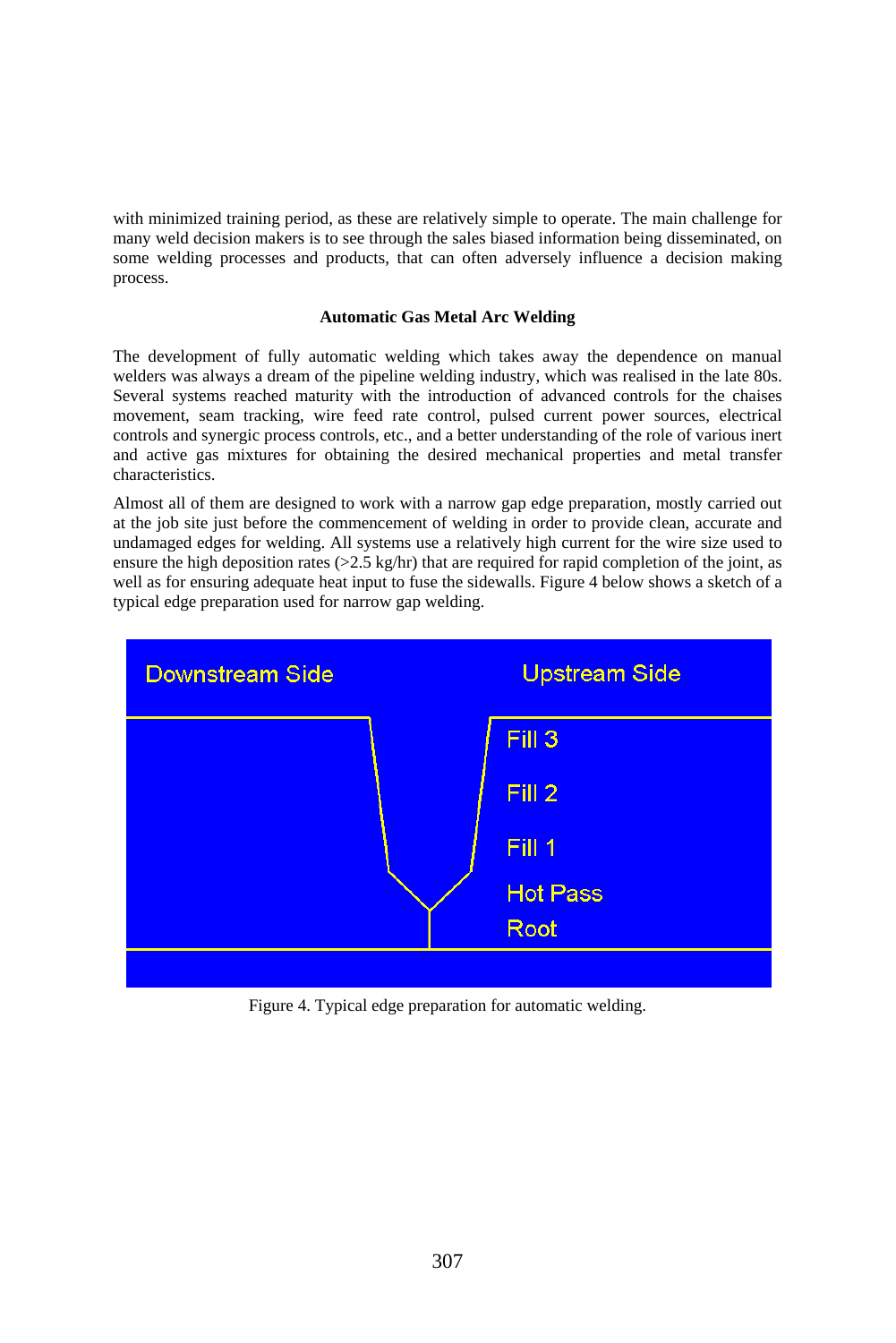Automatic narrow gap GMAW is normally carried out in the vertical down direction and fusion is aided by weaving the welding head across the joint for filling and capping passes or by rotating the arc by using special twisted or twinned wires or by oscillation mechanisms. The following equipment manufacturers produced some of the successfully used systems in India:

- 1. CRC Cross Automatic by CRC Automatic Welding, USA.
- 2. HC Price Automatic by HC Price Company, USA.
- 3. CRC Automatic Welding System by CRC, USA.
- 4. Saturn System by Serimer Dasa ETPM, France.
- 5. Saipem-Arcos-Passo-System by Saipem.
- 6. PWT Computerized Welding System by PWT spa, Italy.
- 7. Automatic Marine Pipeline welding System by McDermott, USA.

It is good practice to conduct systematic evaluations of the specific welding systems under practical field conditions to verify the claims made by the manufacturers instead of relying only on the technical brochures and track record data provided by the vendors, in order to avoid embarrassing surprises later during the actual execution. Usually, almost all the high productivity systems tried took a long time to get stabilized under field welding conditions. Once stabilized, these processes are capable of yielding high productivity, i.e. large volume of production with low repair rates.

Here, it is worth mentioning that, even though all these systems are classified as automatic or semi-automatic welding processes, they do require a certain degree of human intervention during execution for fine tuning the welding parameters or for correction of the position of the welding head as the welding progresses.

Higher productivity is achieved with all the semi-automatic, mechanised and fully automatic welding systems. The last two in the mentioned list gain extra productivity by being able to weld in the downhill direction within a narrow compound bevel weld edge preparation. Three potential benefits accrue from this set up. The narrow joint requires less weld metal to fill it, thus saving time and cost at a given deposition rate. Secondly, the joint holds the weld pool in place so well that high currents can be used without loss of control. Thirdly, the efficient heat sink effect cools the weld pool faster, allowing higher strengths to be achieved with less alloying elements in the weld metal.

Recent developments in metal cored tubular wires have thrown up new possibilities for the high productivity welding of high strength steel pipes. As the metal cored wires generally contain very small quantities of non-metallic arc stabilizers and other materials which assist the wetting action of the molten weld metal, lower spatter and defect levels can be attained. This also can lead to higher productivity than the solid wire GMAW processes that can be used under similar circumstances.

### A Look at MIG and Flux Cored Weld Automation

With pipe weld automation, often the same issues that are found in the manual welding shops occur. One of the biggest challenges faced by any weld decision maker is to ensure that the new robots or automated welding equipment do not inherit the bad weld practices found in the manual weld shops.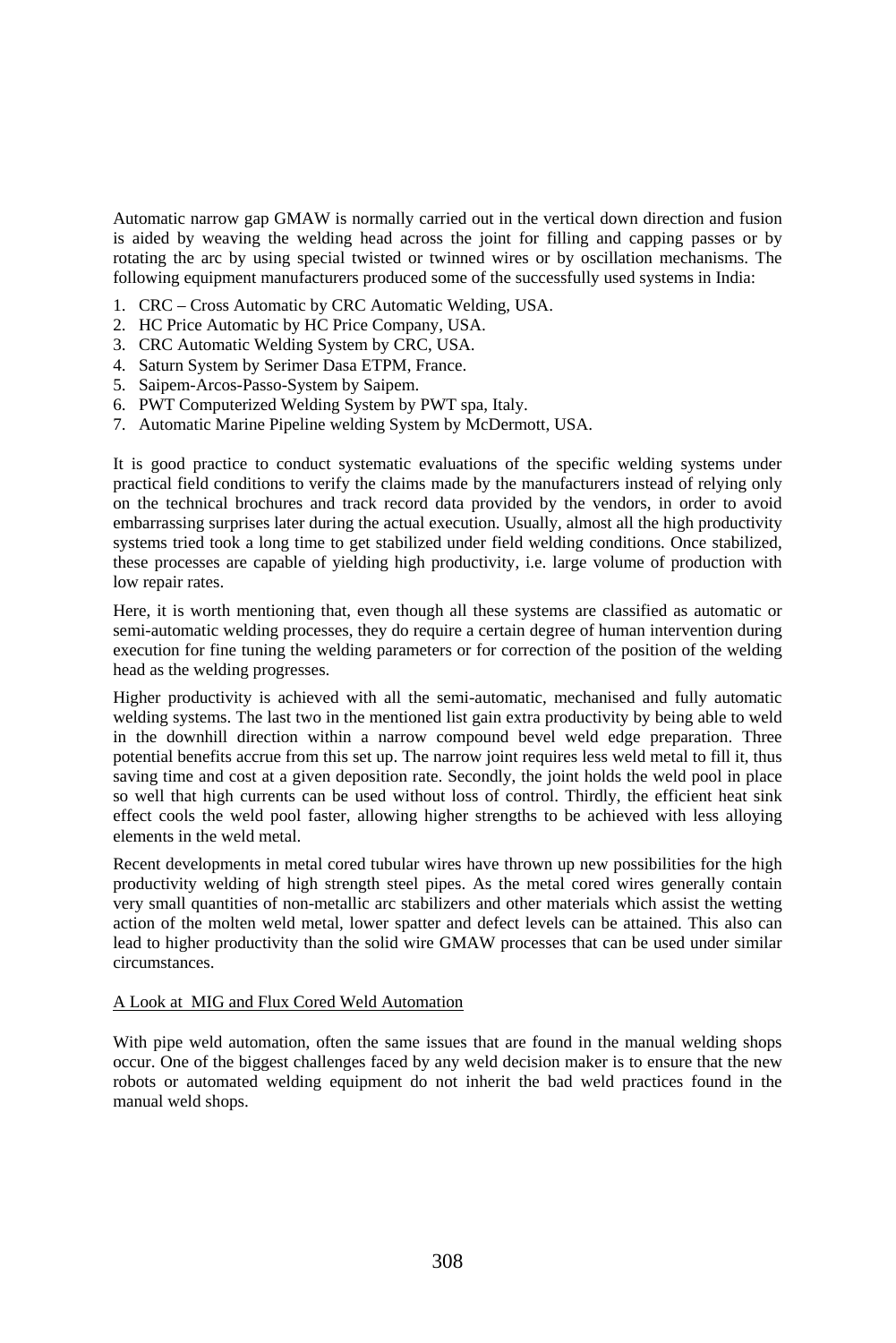The main reason for poor quality in automated welding or productivity performance is a "lack of welding process expertise". To derive full benefit from the fully mechanised or semi automatic MIG or Flux-Cored Arc welding processes, the welding engineers need to possess the following:

- 1. A good understanding of the welding process fundamentals.
- 2. A thorough knowledge of the electrode wire welding parameter ranges, and the relationship between the various parameters and the weld equipment controls.
- 3. Awareness of the primary features, benefits and disadvantages of each welding process and the consumable used.
- 4. A good understanding that the primary method for weld cost control comes from the understanding of the relationship between wires feed and weld deposition.
- 5. A good understanding of the relationship between the welding current, wire diameter and the thickness of the part being welded.

It is well recognised that the majority of pipe weld defects that require weld rework and additional costly radiography, occur typically in the root and the first hot or the first filler passes, and also at the weld start-stop tie-ins. Most semi automatic MIG and Flux Cored Arc (FCA) weld defects are greatly influenced by the welding operators using inappropriate weld settings, poor weld practices and wrong wire stick-out in their welding techniques.

Weld automation allows control of both the weld speed and the weld weave, and the use of sophisticated welding power sources and automated equipment enable the welding parameters to be changed at different clock positions of the pipe joint. These are key elements for attaining consistent pipe weld quality. With welding automation, one can achieve a dramatic increase in the consistency and decrease in defect rate, both of which contribute to the weld productivity.

As operators start to use higher strength materials, it becomes even more necessary to use advanced high productivity mechanised welding processes that are capable of ensuring least alteration of the base material properties while at the same time obtaining an over-matching strength of the field weld metal capable of satisfying the strain based design (SBD) requirements. Adoption of the narrow gap edge preparation that goes with the automatic welding processes becomes an advantage as it helps decrease the weld metal volume and achieves high productivity and higher strength levels with minimum effect on the HAZ. Achievability of higher weld strengths than the base, by the automatic welding procedures makes the automatic high productivity processes an obvious choice when strain based design is resorted to.

There are a number of newer materials joining technologies that are being investigated to reduce the pipeline construction cost. These are Laser Pipeline Welding, use of high strength pipeline materials, and use of Advanced Automated Inspection. Tests have shown that the Hybrid Laser Arc Welding (HLAW) process, which combines the Laser Beam Welding (LBW) and GMAW processes, offers a number of benefits in terms of higher productivity, ability to produce welds with excellent material properties and in terms of increased tolerance of fit-up variations. For existing laser power levels, a viable scenario for implementation of lasers for pipeline welding applications is the use of HLAW for the root bead welding, followed by conventional Pulsed GMAW for completing the filler and cap passes.

The non-destructive testing procedures adopted for use with any high productivity welding procedure must also match the high speeds of joint completion aimed at. Traditionally, radiography was the preferred method. But, it must be remembered that any NDT procedure used must be capable of effectively detecting the types of defects anticipated in the particular welding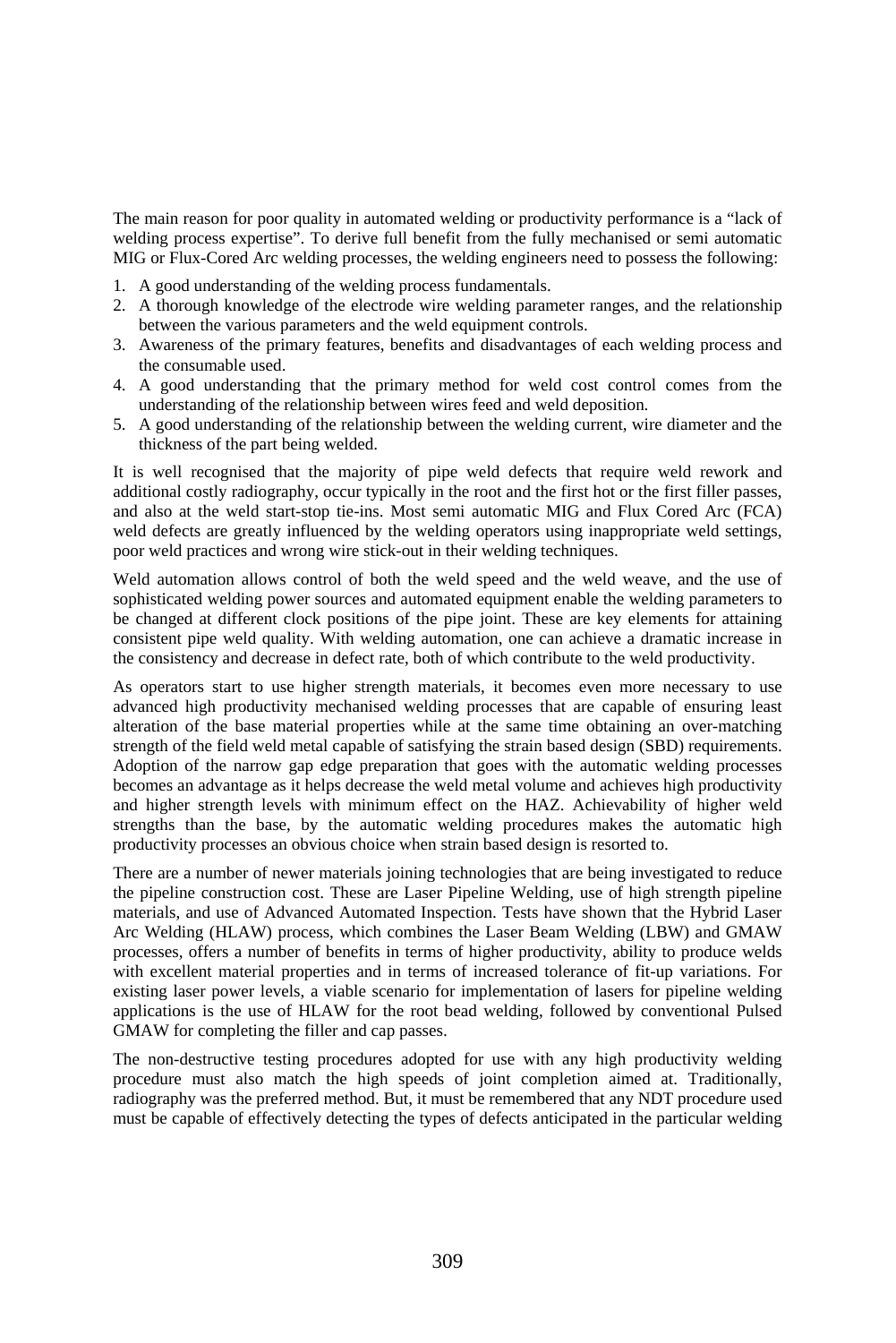process and the joint configuration employed. Therefore, an informed review must be carried out to choose an appropriate NDT technique which would possess the highest probability of detection of all the types of defects that are likely to occur in the field joints and would be capable of consistently and accurately detecting the size, the location and the orientation of the defects. This requirement becomes quite acute when modern steels of high strengths are used with minimum margins on thicknesses and Engineering Critical Analysis (ECA) based acceptance criteria are adopted.

Non destructive testing of the field welds can be done by X-ray radiography or by a suitably formulated automated ultrasonic testing procedure. Since the automatic/mechanised welding normally makes use of small bevel angles in a narrow gap configuration, the most probable defects occurring in field joints would be lack of side wall fusion, which is basically a planar defect with good ultrasound reflectivity. Also, when GMAW is employed, volumetric defects such as slag inclusions and porosity are likely to be absent. These planar defects are revealed more consistently by automated ultrasonic testing (AUT). With AUT the results can be studied on-line when the welding is in progress so that remedial action to tackle the defects can be taken instantaneously. The time taken for decision making for the clearance of the joint would be even less than the time taken for the joint completion using automatic welding. Therefore, it is considered essential that any high productivity welding procedure used for pipe laying should also incorporate inspection by AUT for effectiveness. However, the necessity for imparting extensive training on AUT to the existing quality assurance personnel and the need to carefully choose the AUT system and the AUT operator, must be recognised and a timely action for training taken for the success of the entire operation.

The time taken for completing the inspection of the entire girth weld of a large diameter pipe under field conditions would be typically in the range of 2 minutes. Since immediate feedback would be available, the welding crew can alter the welding parameters on line and that can eliminate the necessity for repairs later. Since there is no radiation hazard, all other construction activities can be performed in parallel and this also contributes to higher productivity. The NDT results would be available both as soft data and as hard print out and hence, post processing for future reference and use is easily facilitated.

For effective use as a substitution for the generally accepted radiography, an AUT system must be carefully chosen and evaluated prior to its deployment. For ensuring the reliability of the system, the AUT equipment should be mounted on a track that would fit on the pipe contour. It should incorporate both Pulse Echo and Time of Flight Diffraction (TOFD) or Phased Array (PA) techniques, probes for both of which should be mounted on the fully automated chaises in such a way that both would acquire the defect signals simultaneously over the entire circumference of the pipe joint and display the results on a single screen on line for every joint inspected separately. The system employed should also have advanced capability for post processing for accurate assessment of the defects and should have adequate data storage capacity along with wireless data transmitting facility from remote locations. Girth weld defect sizing results, as measured by mechanised ultrasonic testing Pulse/Echo, TOFD methods and PA ultrasonic technology utilising the zonal discrimination method with focussed and non-focussed search units, could be used in support of pipeline reliability assessments. All such advanced nondestructive testing together with the automatic welding techniques have contributed immensely to increasing productivity in pipe laying operations. One live example of the decision making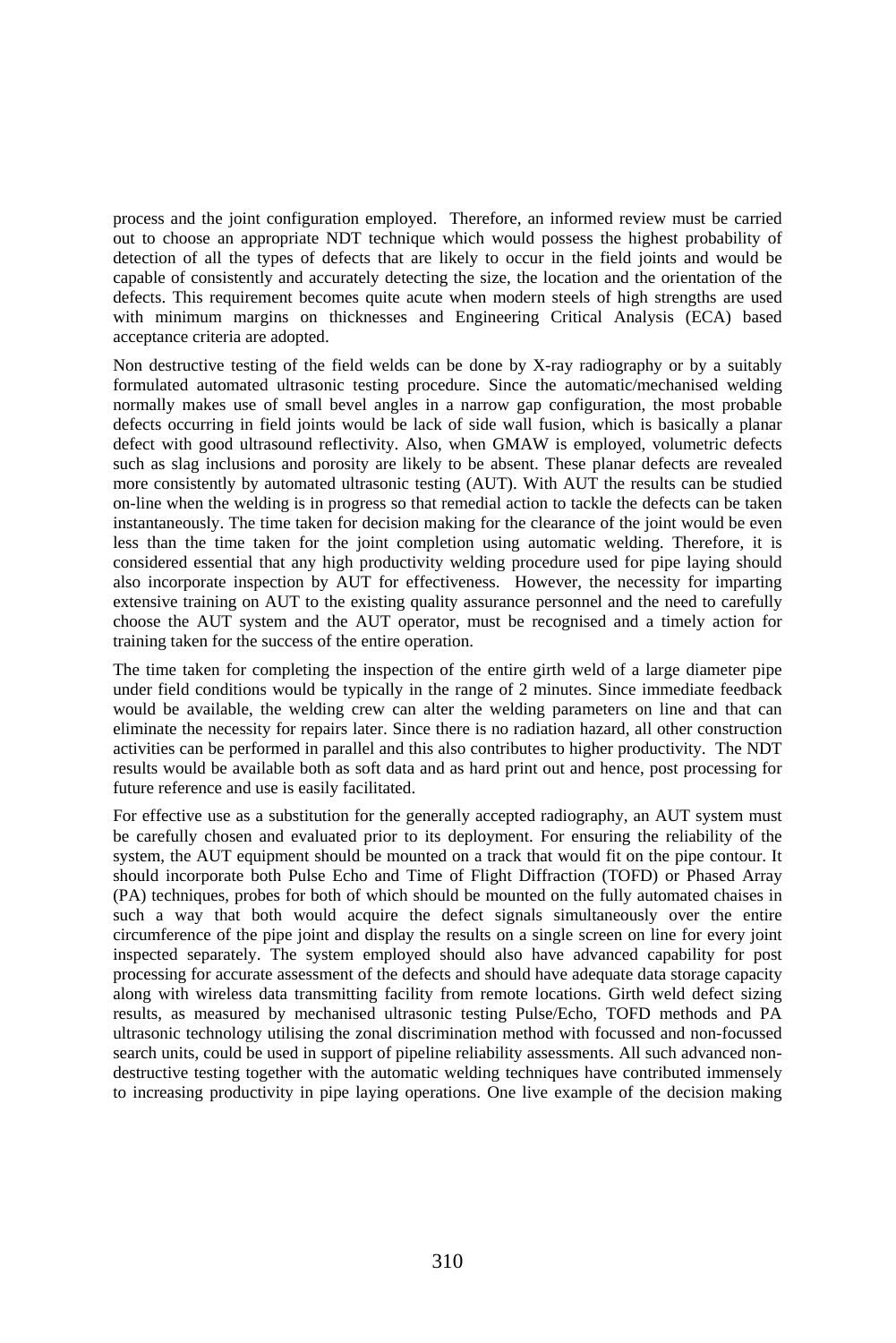process used in India and the resultant higher productivity achieved is given below in Annex A for information.

### **Conclusions**

Pipeline projects are increasingly used as an economic mode of fluid transportation over long distances. The necessity to complete the pipeline projects in short durations makes it imperative to use high productivity pipe laying procedures incorporating automatic welding procedures and automated ultrasonic testing procedures. A number of advanced welding systems have been developed and are available for use by pipeline operators, but it is necessary to train their technical staff on the fundamentals and relationships between the various welding parameters and the quality/productivity of the welds, for deriving the full benefits of the automatic welding processes. Such high productivity processes possess a number of additional advantages which will make them even more appropriate when higher strength materials and strain based design concepts are sought in future. The pipeline industry should take timely action for training their engineers and technicians so that high productivity and quality can be obtained to satisfy pipeline operators' expectations.

### **Annex A - An Example of High Productivity Achieved to Meet Tight Schedules in India.**

Schedule of Pipe Laying:

| • Schedule for pipeline construction               | $: 15$ months           |
|----------------------------------------------------|-------------------------|
| • Mobilization                                     | $\therefore$ 3.5 months |
| • Monsoon to be excluded                           | $\therefore$ 3 months   |
| • Hydro testing, dewatering, sectionalizing valves | $\therefore$ 2 months   |
| • No of days available for welding                 | $: 7$ months (200 days) |
|                                                    |                         |

# Estimated Production Rates of Different Welding Techniques

(Inches of weld length per minute)

| SMAW (Celulosic V/D)                          | $\div$ 12 |
|-----------------------------------------------|-----------|
| SMAW (Low Hydrogen V/D)                       | $\cdot$ 7 |
| Pulsed GMAW (STT)                             | $\div$ 15 |
| Auto GMAW Outside Welding with Copper Back up | :40       |
| Auto GMAW (with inside welding)               | : 50      |
|                                               |           |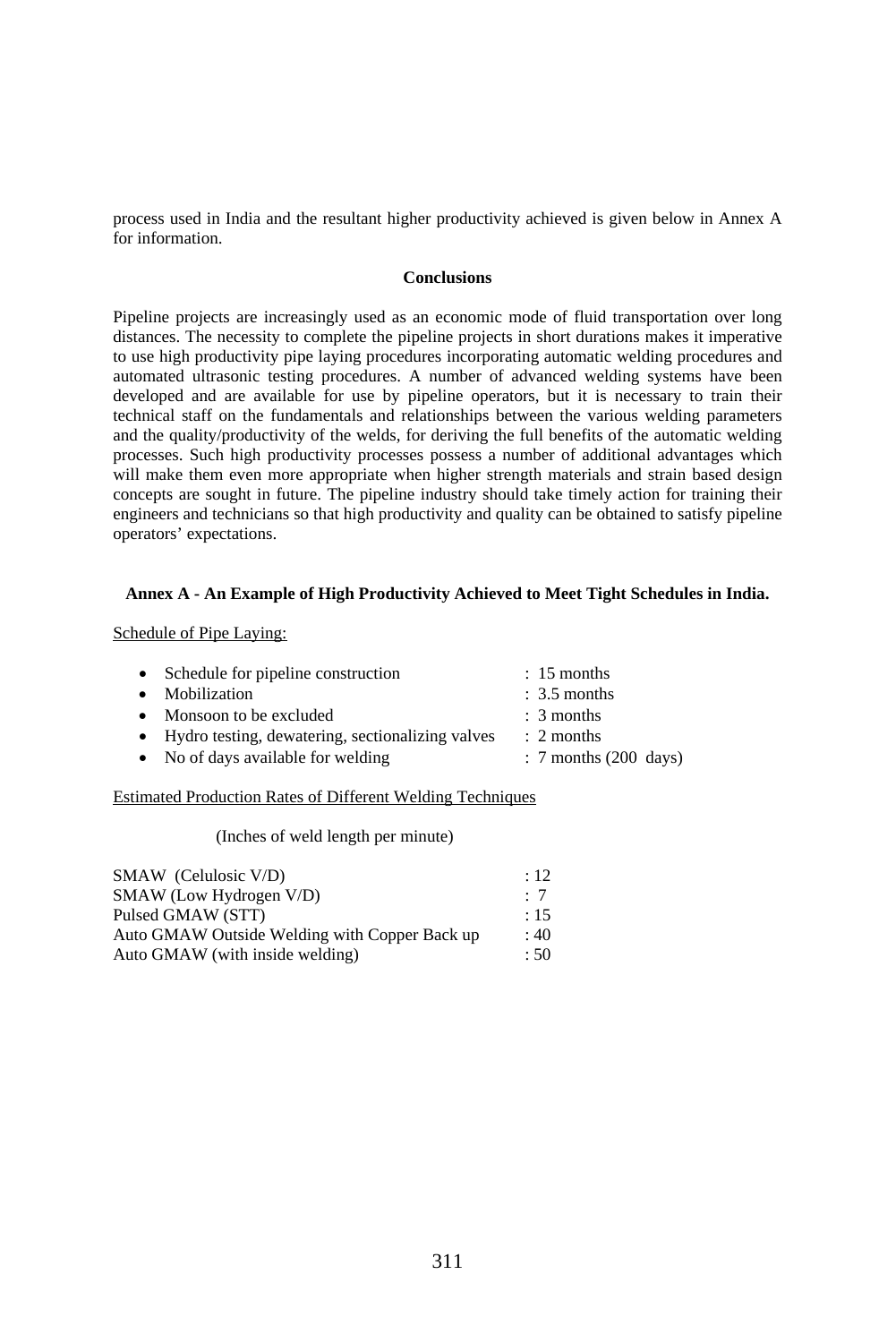# Alternative welding Procedures Evaluated for Productivity

Alternative I

Joint Preparation : API Bevel

Alternative II

Joint Preparation : API Bevel

Alternative III

Joint Preparation : API Bevel

Alternative IV

Alternative V

Fill & Cap : Auto GMAW

# Production Rates Achieved

Alternative I Root pass<br>
Fill & Cap Pass<br>
Fill & Cap Pass<br>
Fill & Cap Pass<br>
Fill & Cap Pass<br>
Fill & Cap Pass<br>
Fill & Cap Pass<br>
Fill & Cap Pass<br>
Fill & Cap Pass<br>
Fill & Cap Pass<br>
Fill and the Section of the Section of the Section of the Average welding production per day : 54 Joints Length of linepipe welded per day : 0.65 km Length of pipeline welded in 200 days : 130 km

Root : SMAW (Cel. VD)<br>Fill & Cap : Semi Automatic F Fill & Cap : Semi Automatic FCAW (Inner Shield)<br>
NDT Examination : X-RAY Supplemented by UT : X-RAY Supplemented by UT

Root<br>Fill & Cap Fill & Cap (1999) : Semi-Automatic F : Semi Automatic FCAW (Inner Shield) NDT Examination : X-RAY Supplemented by UT

Root : Pulsed GMAW (STT Welding) Fill & Cap : Semi Automatic FCAW (Inner Shield)<br>
NDT Examination : X-RAY Supplemented by UT : X-RAY Supplemented by UT

Joint Preparation : 5<sup>o</sup> Compound Bevel Root : Auto GMAW with Copper Back up<br>Fill & Cap : Semi Automatic FCAW (Inner Shie Fill & Cap : Semi Automatic FCAW (Inner Shield) : X-RAY Supplemented by UT

Joint Preparation : 5° Compound Bevel Root : Auto GMAW (with inside welding)<br>Fill & Cap : Auto GMAW : X-RAY Supplemented by UT

: Semi Automatic FCAW Inner shield